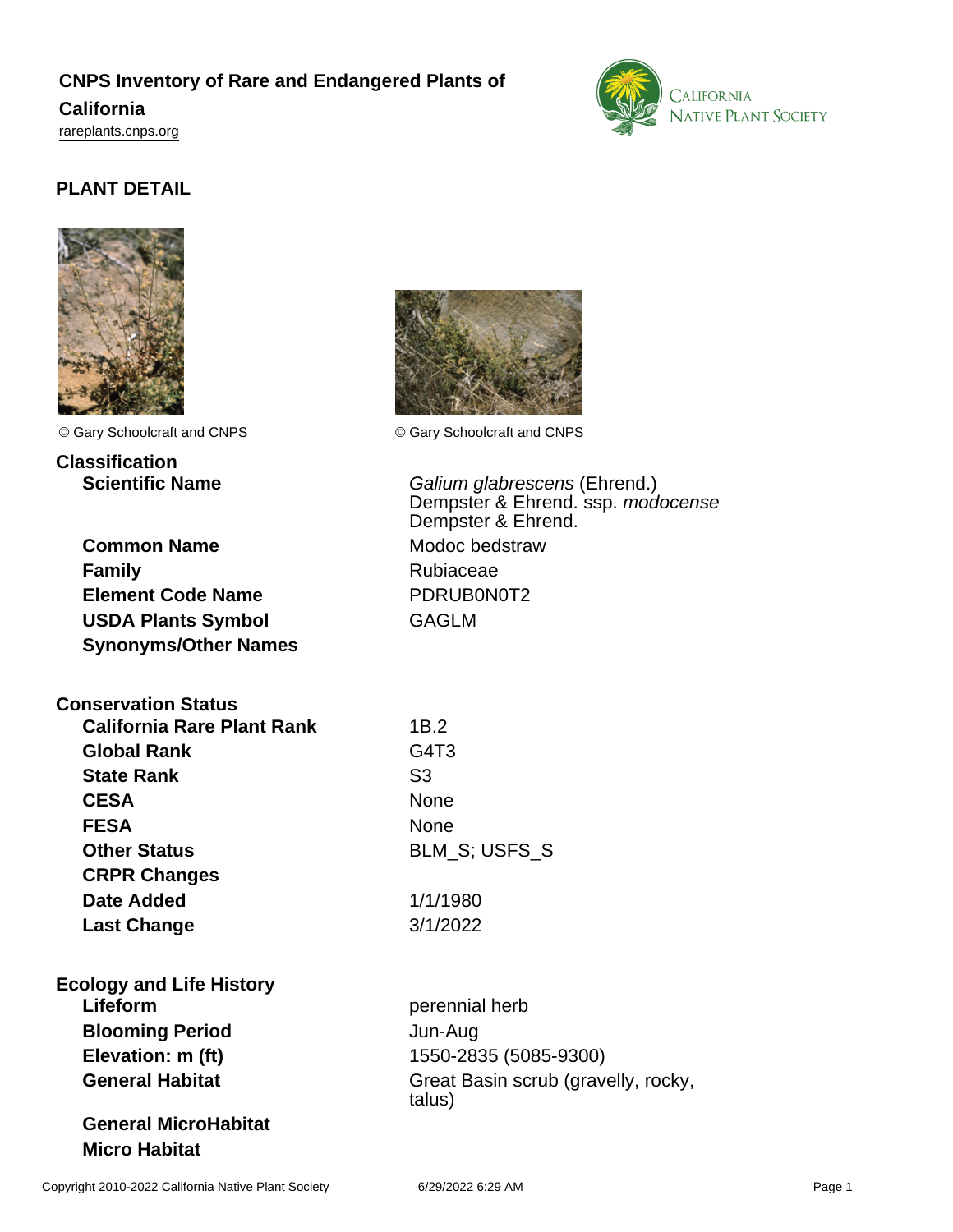## **Element Occurrence Data from California Natural Diversity Database**

| <b>Total Element Occurrences</b><br><b>Element Occurrence Ranks</b> | 23             |
|---------------------------------------------------------------------|----------------|
| Excellent (A)                                                       | 8              |
| Good (B)                                                            | 8              |
| Fair (C)                                                            | $\overline{2}$ |
| Poor (D)                                                            | O              |
| None $(X)$                                                          | O              |
| Unknown (U)                                                         | 5              |
| <b>Occurrence Status</b>                                            |                |
| Historical, $> 20$ years                                            | 20             |
| Recent, < 20 years                                                  | 3              |
| <b>Presence</b>                                                     |                |
| <b>Presumed Extant</b>                                              | 23             |
| <b>Possibly Extirpated</b>                                          | ∩              |
| <b>Presumed Extirpated</b>                                          |                |

| Location |
|----------|
|----------|

| <b>CA Endemic</b> | Yes                                                                      |
|-------------------|--------------------------------------------------------------------------|
| <b>Counties</b>   |                                                                          |
| Modoc (MOD)       |                                                                          |
| <b>States</b>     |                                                                          |
| California (CA)   |                                                                          |
| Quads             |                                                                          |
|                   | Cedarville (4112052), Eagle Peak (4112032), Emerson Peak (4112022), Lake |

**Notes**

Definitions of codes preceding a county and/or quad:

\* Presumed extirpated

(\*) Possibly extirpated

Species may be present in other areas where conditions are favorable. These data should NOT be substituted for pre-project review or for on-site surveys.

Annie (4112081), Snake Lake (4112021), Warren Peak (4112042)

### **General Notes**

#### **Distribution**

**Threats**

**Taxonomy**